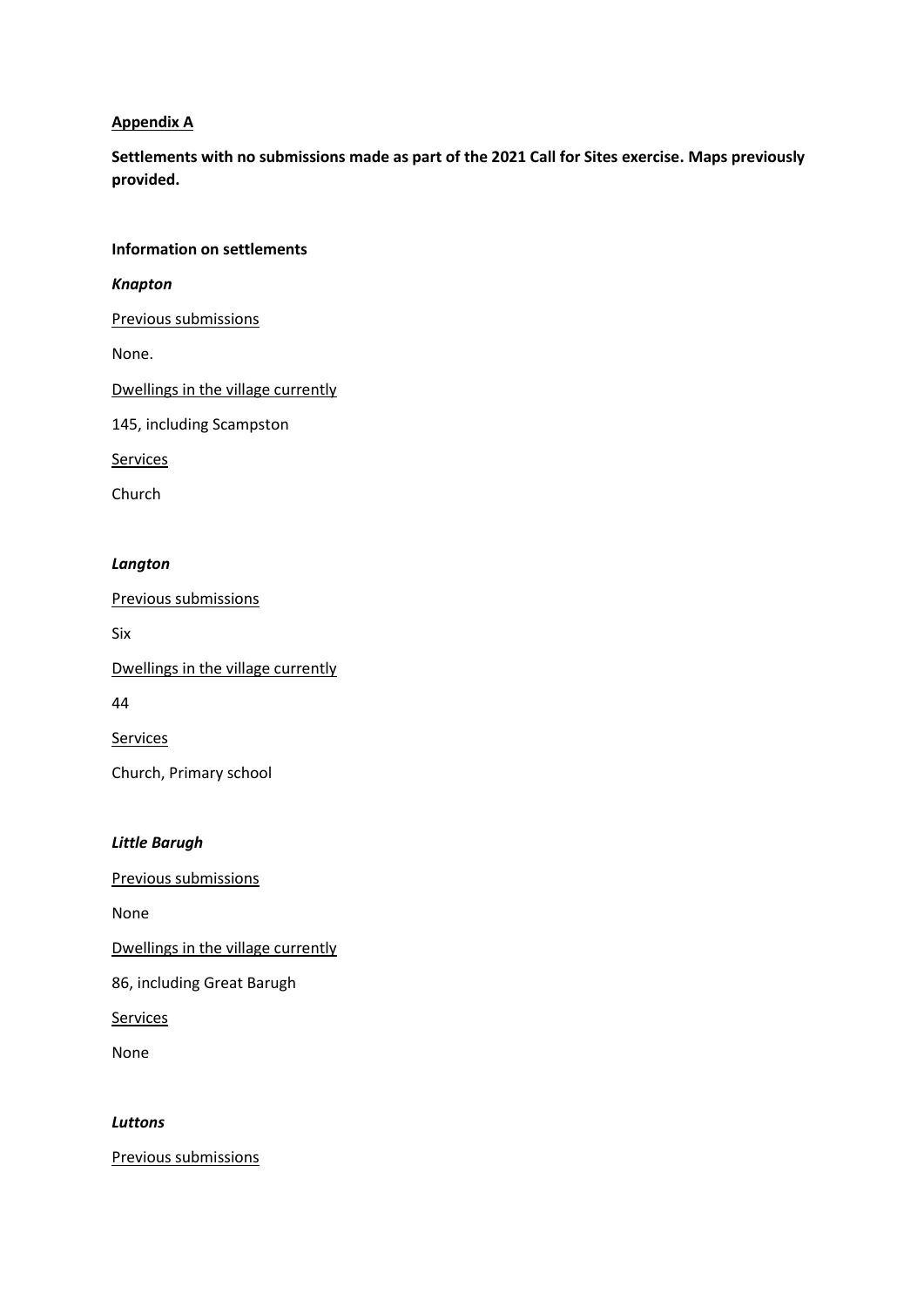#### None

Dwellings in the village currently

187

**Services** 

Church, Pre-school, Primary school, pub, bus stops (West Lutton); bus stop (East Lutton)

## *Normanby*

Previous submissions

None

Dwellings in the village currently

66

**Services** 

Church and pub

## *Oswaldkirk*

Previous submissions

One

Dwellings in the village currently

114

**Services** 

Church, village hall, bus stop

# *Pockley*

Previous submissions

None

Dwellings in the village currently

46

**Services** 

Church, village hall

# *Salton*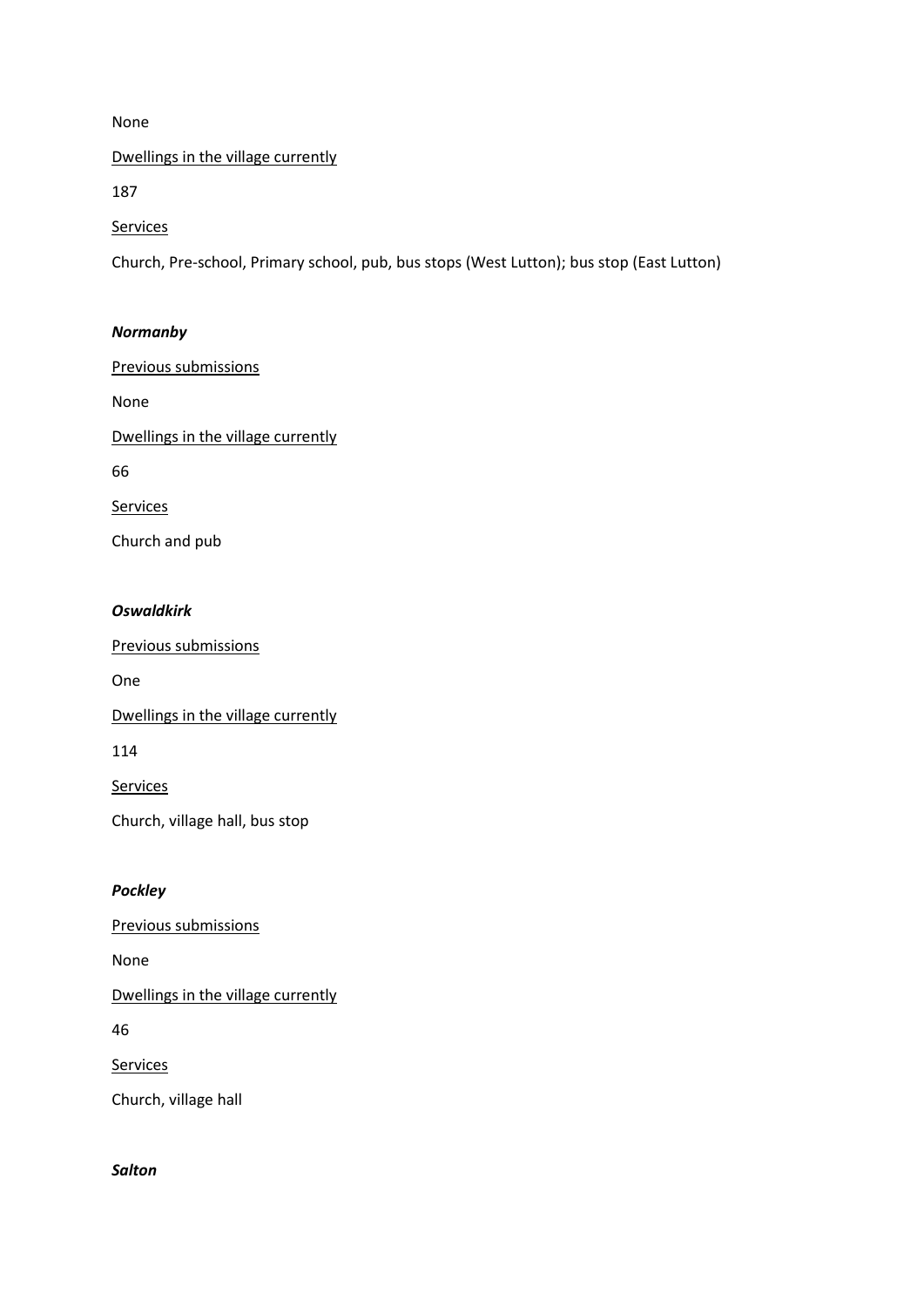Previous submissions

None

Dwellings in the village currently

36

**Services** 

Church, village hall

# *Scrayingham*

Previous submissions

Three

Dwellings in the village currently

90

Services

Church, post office

#### *Sinnington*

Previous submissions

One

Dwellings in the village currently

154

**Services** 

Bus stop, church, pre-school, primary school, pub, sports field, village hall

## *Sproxton*

Previous submissions

Three

Dwellings in the village currently

54

**Services** 

Bus stop, church, village hall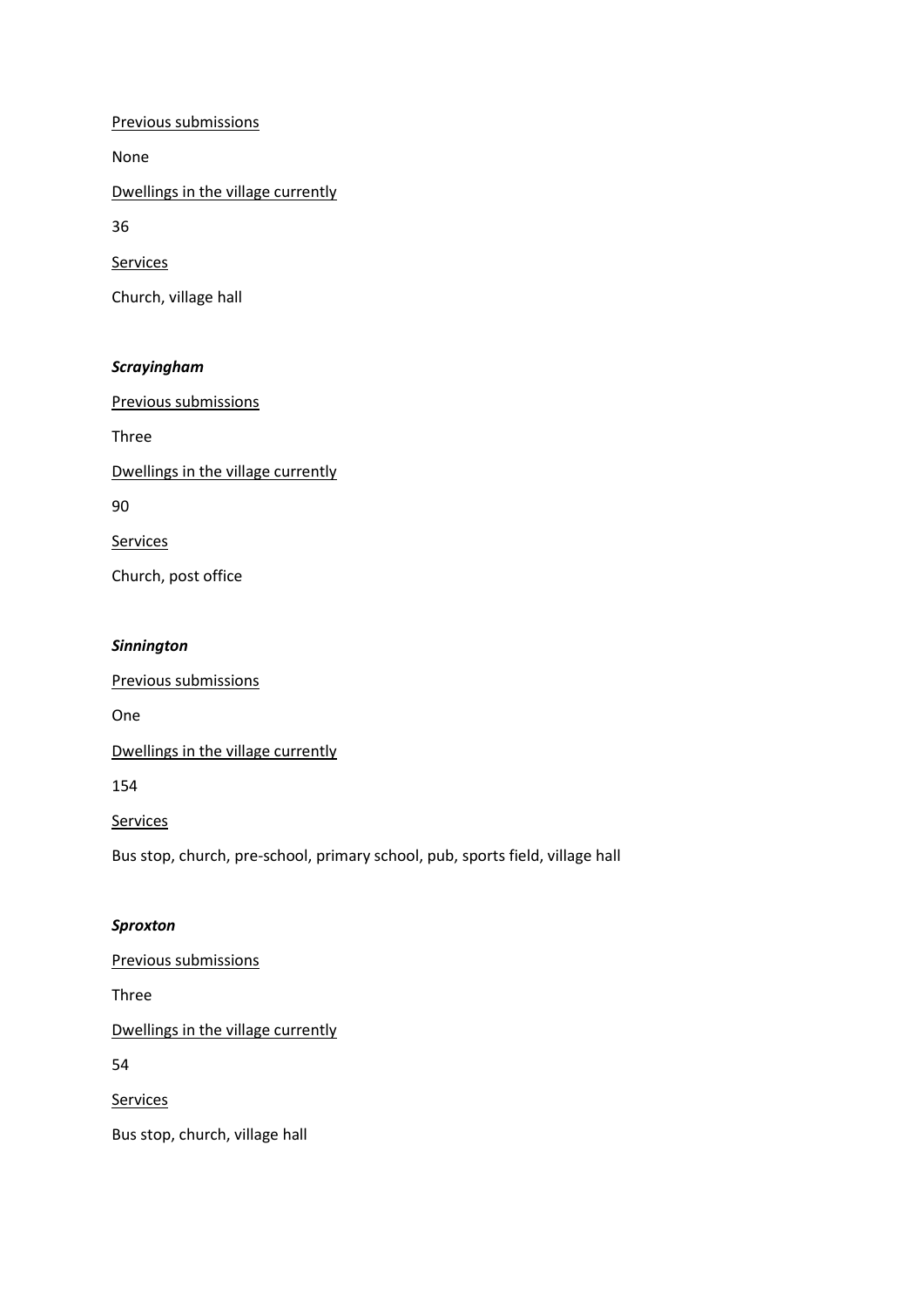## *Stonegrave*

Previous submissions

One

Dwellings in the village currently

42

**Services** 

Church

# *Thixendale*

Previous submissions One Dwellings in the village currently 84

Services

Church, post office, pub, village hall

# *Thorpe Bassett*

Previous submissions

Six

Dwellings in the village currently

46

**Services** 

Church

# *Upper Helmsley*

Previous submissions

One

Dwellings in the village currently

20

Services

Church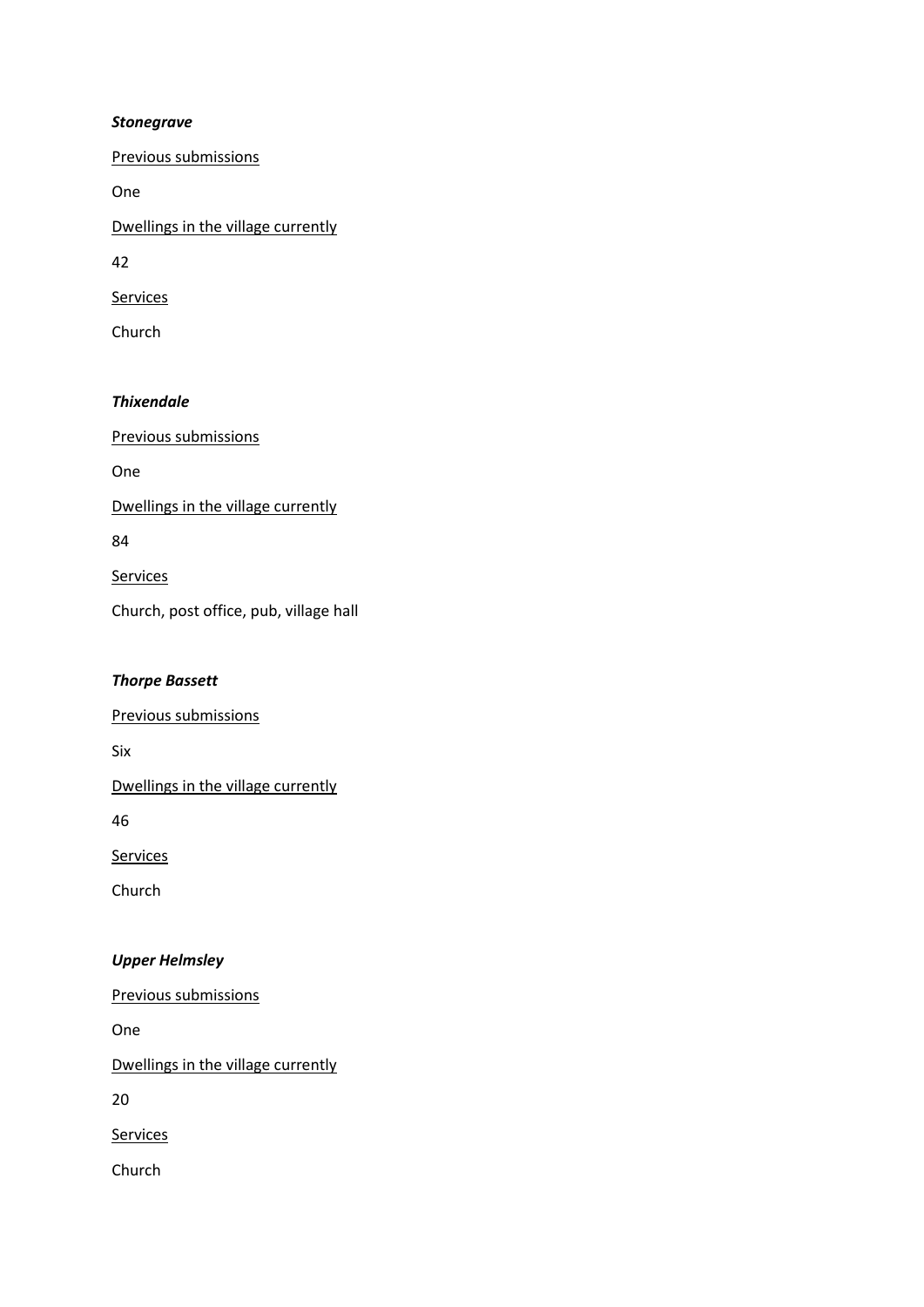#### *Weaverthorpe*

Previous submissions

Four

Dwellings in the village currently

156

Services

Bus stop, church, post office, primary school, pub, restaurant, shop, village hall, industrial/business area

## *Westow*

Previous submissions

Three

Dwellings in the village currently

160

**Services** 

Church, pub, village hall

#### *Wilton*

Previous submissions

Six

Dwellings in the village currently

66

**Services** 

Bus stop, church, shop, village hall

# *Wrelton*

Previous submissions

Five

Dwellings in the village currently